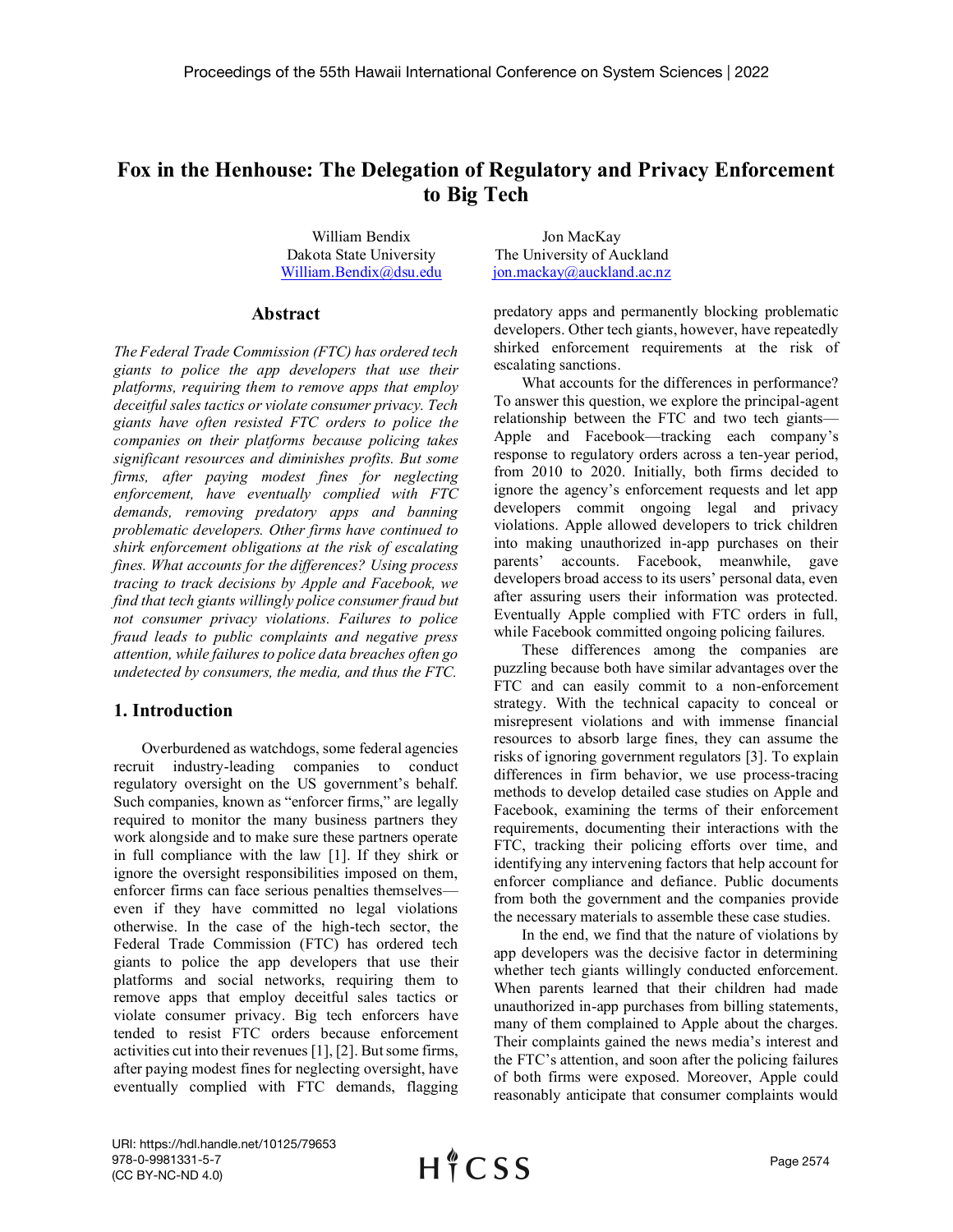only increase, and that FTC investigations would inevitably follow, if they continued to ignore the sales strategies of app developers. But when it came to fraudulent data-harvesting practices, there were no customer complaints or opportunity for such complaints to trigger investigations. Because data from Facebook were secretly retrieved, both the public and the FTC could not know the extent of the privacy violations or the level of neglect by the tech enforcer. Furthermore, Facebook could reasonably calculate that disclosure of its data practices was unlikely and that FTC orders were largely toothless. Our analysis thus offers one clear lesson: that without a predictable alarm mechanism, such as public complaints and press scrutiny, tech giants are unlikely to restrain their business partners, uphold privacy interests, and comply with federal requirements to enforce regulations.

## 1.1 Recruiting Enforcer Firms

We are accustomed to viewing the relations between government regulators and private firms as inherently antagonistic—and for good reason. The fields of law, economics, and political science have produced enormous evidence showing that similar conflicts play out across many different industries [4]– [6] While federal agencies seek the best strategies for corporate enforcement, many firms seek the best strategies for noncompliance, regulatory capture, or both. But some companies, despite these adversarial conditions, are required to help federal agencies conduct regulatory tasks. These companies have been dubbed "enforcer firms" [1].

An enforcer firm is a large, industry-leading company that has been instructed by the US government to monitor and police some of the third parties it hires or does business with. On one level, the process of recruiting enforcer firms is rather straightforward. Congress simply passes legislation that grants oversight authority to a federal agency and the agency in turn delegates some of its authority to a major company. But there is some complexity to the delegation process, especially if a company resists or neglects its enforcement role. To start, an agency must find a statutory basis for compelling companies to monitor the commercial practices of their business partners. Once it has done so, the agency informs the companies of their new responsibilities and then investigates them periodically to make sure they are monitoring the third parties under their purview. If the agency finds serious or blatant lapses in enforcement, it can levy fines against a firm for delinquency and issue a legal order compelling the company to follow specific policing including banking, oil, and high tech—carry out enforcement tasks for the federal government [1], [7].

Enforcers in each industry operate under the scrutiny of different regulatory agencies. For the hightech sector, the Federal Trade Commission serves as the main government watchdog. The FTC, as an independent regulatory commission, has the authority to investigate any commercial activities that are potentially "unfair or deceptive" (Federal Trade Commission Act). It also has the authority to investigate activities that potentially undermine consumer privacy, including online privacy [8], [9]. Under these two broad mandates, the FTC has required the largest tech companies including Apple and Facebook—to monitor third parties that use or sell products through the online platforms and networks these companies operate. The FTC has issued two types of orders along these lines. First, it has ordered tech giants to monitor their platforms for any predatory or fraudulent practices used by third-party developers to sell apps or other online products. Second, the FTC has ordered tech giants to protect the digital privacy of their users, even after having shared user data with third parties. This second order requires tech giants to audit third parties and determine whether they are maintaining the privacy and security of user data [1], [2].

As noted above, leading firms in other industries face similar legal requirements to monitor third parties, but their enforcement roles differ somewhat from those of the tech giants. Firms in other industries are mostly responsible for third-party surrogates that carry out services on their behalf. Credit card companies that hire independent call centers must make sure that these centers do not mislead customers about credit card fees and options. Similarly, oil companies that hire excavation firms must make sure that these contractors maintain safety and environmental standards on drill sites [1]. For tech giants, rather than monitoring surrogates, they police the use of their own networks, platforms, and data by other entities. Potentially, they can exert tremendous control over third parties that use their platforms, giving them unique advantages in enforcement. But as we shall see, simply because tech giants have special capacity to monitor and police does not mean they have sufficient incentives to do so.

# 1.2 A Theory of Enforcer Compliance and Defiance

instructions. Major companies across industries— either in full or in part. The dynamic between the FTC Why would big tech firms carry out enforcement tasks on behalf of the FTC? The simple answer is that they have a legal obligation to do so. But legal obligation does not necessarily lead to legal compliance, and big tech enforcers resembles a classic principal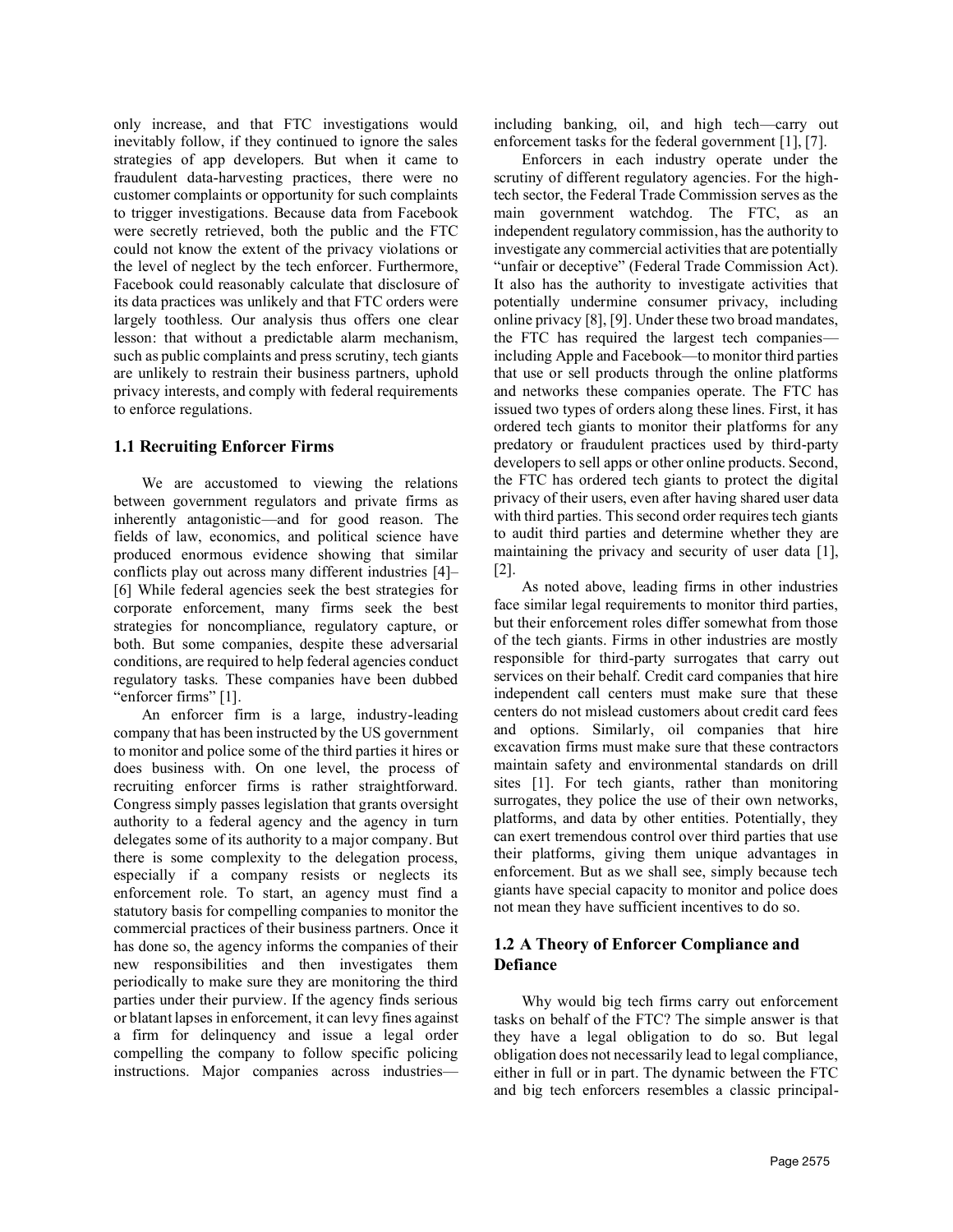agent relationship, where differences in goals, information, competency, and risks create conflicts between the two sides [10]. These conflicts reveal the many reasons why tech giants are likely to neglect their enforcement roles and allow third parties to violate consumer protections.

Fundamentally, the FTC and big tech have divergent, even irreconcilable interests. The FTC, as principal, has the primary goal of establishing effective oversight of online platforms in order to protect consumers and their privacy. But the combination of decentralization and rapid, bottom-up innovation makes the high-tech sector an especially difficult industry for the government to monitor [11]. Since the FTC cannot feasibly track the thousands of app development companies in the US, or the hundreds of thousands of independent developers, it needs to adopt efficient shortcuts that provide oversight of the digital economy at a low cost. The delegation of enforcement tasks accomplishes this goal. By ordering tech giants to police their own industry, the FTC can spend more time monitoring other commercial sectors and exert less effort in developing the necessary expertise to monitor high-tech firms.

But tech giants, as agents, have little or no interest in policing their business partners and would prefer to leave their platforms and networks unregulated for maximum profit [3]. Platform businesses, such as Apple, work to "bring together producers and consumers" with their mobile app stores and then rely on a high volume of exchanges to generate revenues [12, p. 58], see also [13]. They charge app developers a percentage of sales from the products sold on their app stores, and thus have a strong profit motive to increase the number of apps available to consumers. Meanwhile, social media companies, such as Facebook, sell access to their users' data—often for and through targeted advertising—to third parties. The more data that tech giants collect on their users, especially on highly sensitive activities, the more valuable their data and targeted ads are to companies and app developers [14]. Given how their businesses are structured, tech giants are likely to see third-party oversight as detrimental to their bottom lines.

The informational asymmetries that commonly exist between principals and agents operate between the FTC and big tech firms, providing further incentive for these firms to defy enforcement orders. Agency loss is a central problem for principals, since, generally speaking, agents have specialized knowledge and the means to withhold information for their own benefit [15]. One option in response is for principals to monitor agents directly, but doing so defeats the very purpose of delegating tasks [16, pp. 24–25]. Although the FTC has trained specialists to investigate tech companies, its workforce and budget are modest given its broad mission. For 2019, it had a \$311 million budget and a staff of 1,100 to carry out all consumer investigations, in all commercial industries, not just those in the tech sector. Quite simply, the FTC often lacks the funds to launch major cases and finds itself outmatched by the army of lawyers and software engineers that these firms employ [17]. Tech giants likely realize that they can misrepresent their enforcement performance with little worry of the FTC catching on—especially because the government cannot readily recruit alternative enforcers to help overcome the asymmetries it faces in information and competency [18].

Moreover, the FTC faces graver potential consequences than tech firms do when enforcement failures occur, and this disparity in risks further incentivizes big tech to neglect oversight. Because of crisis or scandal, federal agencies can see their budgets cut, their mandates narrowed, and their leadership replaced or hallowed out [19]. Even an independent agency like the FTC—which, by design, is relatively insulated from political interference—can find itself targeted and penalized by politicians. In fact, political interference is increasingly common for such agencies [20]. The FTC has often found itself targeted by Congress over its regulatory performance, and legislators have threatened to shift oversight of the tech industry to other federal agencies [21], [22]. By contrast, tech giants face relatively miniscule fines for dropping the ball on enforcement and are unlikely to comply with FTC orders simply to avoid paying them. Fines in the tens of millions of dollars mean little to companies that earn hundreds of billions of dollars per year.

To return to our original question, why would tech giants comply with FTC orders when they have so many incentives and opportunities to defy them? We expect that these firms will only conduct third-party policing if the informational asymmetries between them and the FTC have been resolved, or at least dramatically reduced, and thus the threat of penalty for lapses has increased by a considerable degree. To be precise, tech firms will monitor business partners on a consistent basis if an alarm mechanism is in place that predictably and broadly exposes enforcement failures and in turn alerts the FTC. Not only does a consistent alarm raise the likelihood of government sanctions against delinquent enforcers, but also, and perhaps equally important, it raises public awareness of lapses and potentially triggers a public backlash against those enforcers that have allowed serious commercial abuses on their networks and platforms.

We see two sets of actors—consumers and the news media—playing a critical role in setting off alarms. When consumers lodge complaints against a third party for unfair or deceptive practices, the FTC learns that a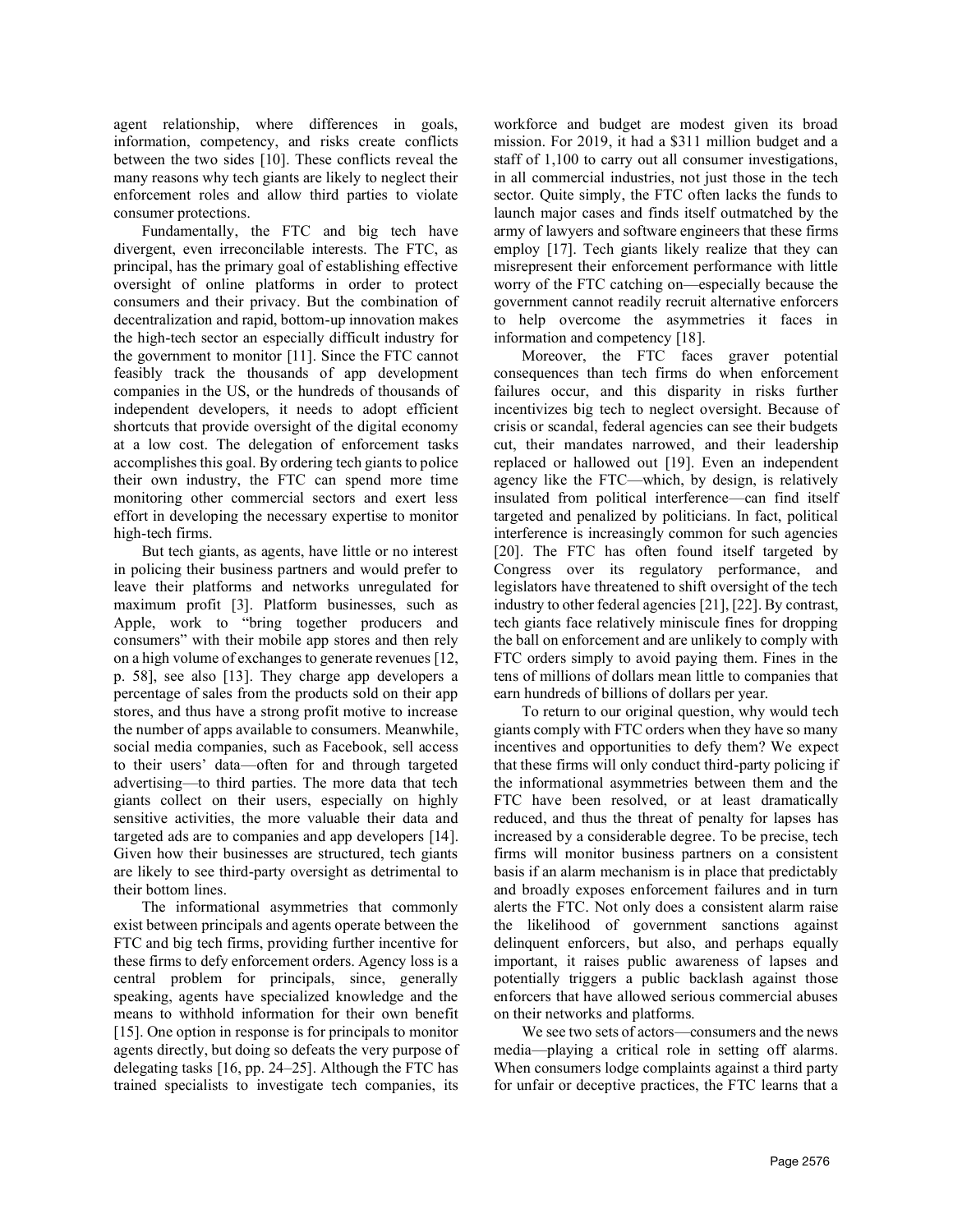big tech enforcer has failed, to some extent, to monitor business partners; and when the news media covers such complaints, the FTC learns that the unfair or deceptive practices have been unusually severe, unusually widespread, or both. This kind of "fire alarm" mechanism, or "salience signal," has proved effective in ensuring regulatory action, oversight, and compliance in other contexts [23], [24], and we expect that it is likely to do so here. Specifically, if big tech enforcers know that consumers and the press will likely notice the deceptive practices of their business partners, they will have strong incentives to police their partners and quickly halt any deceptions or scams.

However, that also means tech giants can safely neglect oversight of third parties whose practices, even if highly problematic, are unlikely to be noticed by consumers or the news media. The absence of consumer complaints and news stories means the absence of an external alarm mechanism and thus little threat of investigation and public outrage.

#### 2. Methods and Data Sources

In the remaining sections of this paper, we assess the plausibility of our enforcer theory against the empirical record. Specifically, we track the interactions between tech giants and the FTC to determine why companies followed or resisted government orders for third-party policing. Because firms have multiple opportunities to comply or defy and because the FTC has multiple opportunities to investigate and penalize, an examination of each company allows us to test our expectations repeatedly within cases and across time. An enforcer firm responds to an FTC request; the FTC responds to the performance of that firm; new business developments arise that create new enforcement demands, and so on. Given this ongoing dynamic, we use process-tracing methods to track causal mechanisms across time in order to explain the outcomes of interest: compliance and defiance of FTC orders [25], [26].

We examine two firms—Apple and Facebook and thus construct two case studies to test our expectations. These companies, as part of the so-called Big Five tech giants, are directly comparable because they enjoy large revenues and market dominance in the same industry. In fact, not only do all three have considerable influence over app developers, but they also have the capacity to undermine, if not ruin, the fortunes of most developers simply by blocking access to their platforms or networks [27]. The FTC has imposed policing requirements on these companies for these reasons. Beyond these important similarities, we have decided to examine these firms because of two other considerations. First, and most important, these companies have demonstrated different levels of policing commitments and thus allow us to explore variation in the dependent variable. Second, these companies represent a mix of platform- and networkbased businesses, with Apple offering platform services and Facebook offering network access. These companies thus represent the dominant business models that drive much of the high-tech sector [13]. However, despite variation in services and products across these firms, both showed initial resistance to third-party enforcement, suggesting that differences in business models do not account for differences in policing behavior.

The starting point for each case study is 2010 roughly when the FTC first investigated tech giants for compliance failures or recruited them for policing—and the timespan for each case encompasses the same tenyear period. By tracking firms over time, we can document not only their initial decisions to comply or defy but also their decisions to change behavior as a result of intervening events or shifting conditions. In using process tracing, we disaggregate each case into a series of salient episodes, see whether our causal mechanism is operating at each point in time, and determine whether its presence (or absence) has the hypothesized effect. Like Beach and Pedersen [28, p. 34] we understand a causal mechanism to be a series of "links" or a chain of related actions that lead to a particular result. That means the primary work of process tracing is to unpack those links—to isolate the actions—and demonstrate how each one contributes to the outcome of interest. As we have hypothesized, big tech firms will only comply with enforcement orders if they are convinced that an alarm mechanism that reliably notifies the FTC of enforcement failures is in place. Any alarm that alerts the FTC will alert the broad public by extension, potentially setting off a public backlash that will only strengthen the Commission's resolve to investigate and penalize.

We expect this alarm mechanism to unfold across four steps: users must recognize that a third party has committed abuses against them; users must then lodge public complaints against the third party, thus revealing enforcement lapses by the tech firm; these user complaints must receive at least some media attention to broaden awareness and spur government action; and the firm must plausibly expect additional user complaints to be registered and further, more serious government action to be taken unless it launches and maintains enforcement practices. If one link or more is missing, lapses in enforcement are likely to be observed, since tech giants will have few incentives to police third parties in a regulatory environment that they view as weak. Importantly, we do not argue or expect that the absence of an alarm mechanism will necessarily lead to the absence of FTC investigations. The agency conducts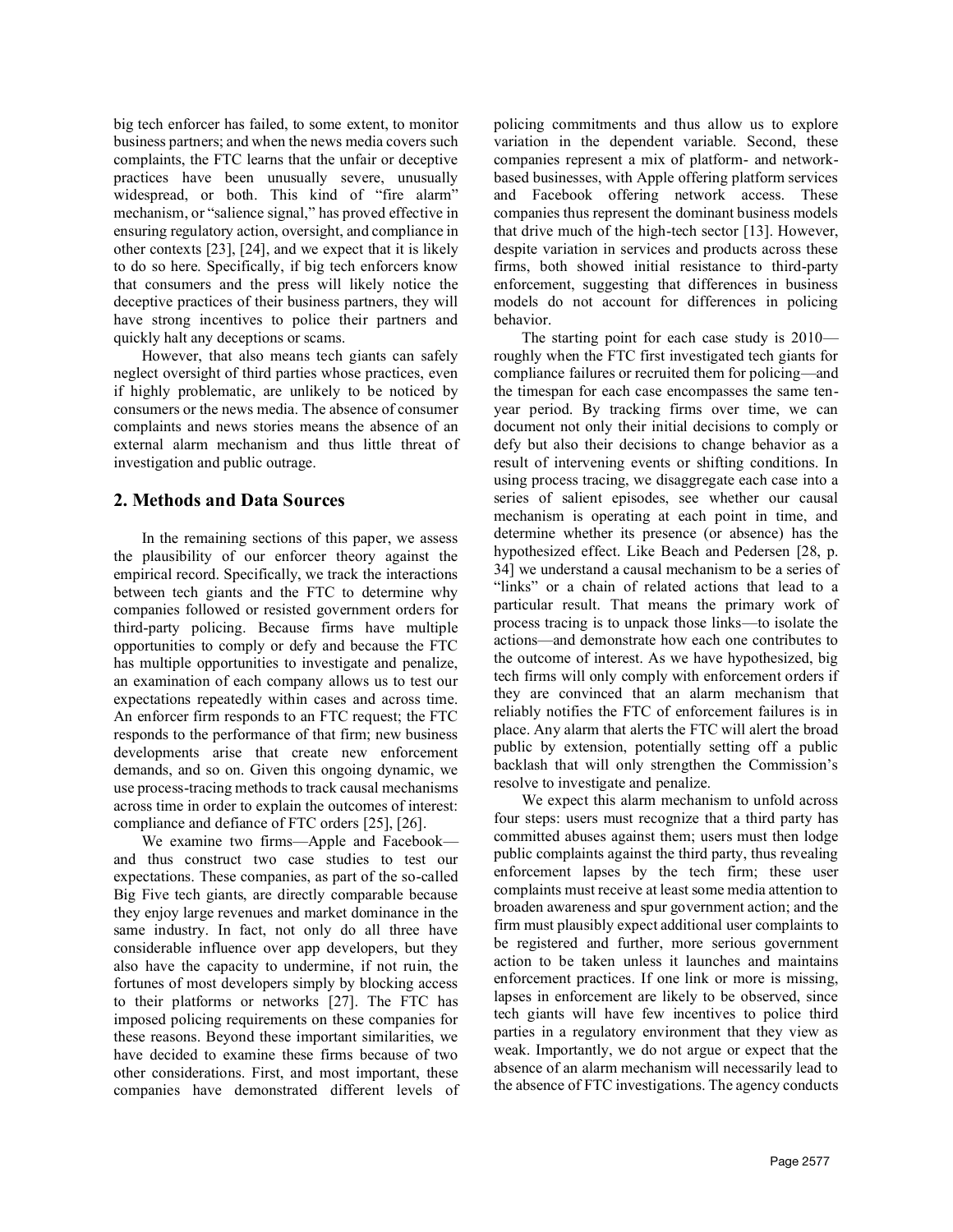periodic checks on its own, receives whistleblower complaints from company insiders, and sometimes assists other government agencies in their investigations. We simply expect that the absence of predictable alarms will encourage tech giants to defy FTC orders.

To construct our case studies, we draw upon multiple data sources—including government records, company statements, and press accounts, among others. Above all, we use materials from the FTC website, where the agency has compiled a full collection of enforcement orders, investigative records, consumer complaints, court judgments, and many other relevant documents pertaining to the tech firms. Our analysis is largely based on an exhaustive reading and appraisal of FTC files. The FTC provides detailed listings of all relevant case documents for both Apple make unlimited in-app purchases without additional (https://www.ftc.gov/enforcement/cases-

proceedings/112-3108/apple-inc) and Facebook (https://www.ftc.gov/enforcement/cases-

proceedings/092-3184/facebook-inc). Having laid out our expectations and research strategies, we turn now to our case studies.

# 3. Apple

We begin our investigation with Apple and its initial failure to identify and block predatory sales practices on its app store. This case provides strong support for our main claim—that outside actors,<br>expecially consumers and the news media—play a CBS News, the Associated Press, the Washington Post, especially consumers and the news media—play a critical role in establishing a predictable alarm system and holding enforcer firms accountable.

When Apple launched its app store in 2008, it focused on maximizing profits to the detriment of consumer protections. From the start, the company established its app store as the sole online marketplace for Apple customers to purchase applications for smartphones and tablets. The company also required app developers to pay 30% of their sales revenues to Apple in order to place their products on the app store. Apple claimed that its strict gatekeeping of apps was to ensure quality control, but this strategy also ensured that the company enjoyed large profits from the efforts and sales of app developers—about \$5 billion a year [29]. To increase sales, Apple offered an in-app payment system that allowed users to download applications for free and buy optional, interactive features within the app itself. The in-app purchases were billed directly to the credit card associated with the device, speeding up transactions. However, Apple did not explain to customers how the new in-app purchasing system worked, nor did it set clear standards for app developers to follow for in-app offers. As a result, some app developers devised schemes to trick users into making unwanted in-app purchases [30].

Most problematic, some developers targeted children with this strategy. They created free videogames—known as "bait apps"—that allowed children to buy things, unknowingly, while they played online. Children would commonly need to purchase items, such as snacks for a virtual pet or additional chapters in a story, to reach successive levels in a game. Although parents had to enter an Apple password on their device for children to finalize these purchases, neither developers nor Apple made it clear to parents that, by punching in their passwords, they were authorizing a credit card charge. Moreover, Apple failed to warn parents that any use of their password would open a 15-minute window during which children could parental action. In one case, a child spent \$2,600 on the game Pet Tap Hotel; in another, a seven-year-old spent \$500 on the game Tiny Zoo Friends. Over the next several years, consumers reported millions of dollars of questionable in-app purchases to Apple and various authorities [30], [31].

An informal alarm system began to develop in 2010 and 2011 that brought public attention to children's bait apps and began to reduce the informational asymmetries between Apple and the FTC. Specifically, consumer complaints over in-app purchases drew the attention of the news media, which in turn drew the attention of legislators and regulators. Major outlets—including and the comedy program The Daily Show—ran stories about parents receiving surprisingly large credit card bills because of their children's in-app purchases e.g. [32]–[34]. In response to these reports, three Democratic members of Congress formally requested that the FTC investigate platform providers and app developers for fraudulent practices [35]. Soon after, in early 2011, the FTC publicly announced that it would study the problem [36]. At the same time, disgruntled customers launched a class-action lawsuit against Apple in an effort to recover money from questionable app purchases [31].

Another important mechanism in the alarm system was added in 2012. That year, the FTC warned Apple and other tech firms that they needed to police thirdparty developers on their app stores and to notify parents of any purchasing schemes that targeted children. In a public report, the FTC explained that platform providers needed to consistently notify all users about interactive features in children's games. The agency noted that because Apple did not require third parties to inform customers in a clear, upfront manner, Apple was inviting and ultimately benefiting from predatory business practices. As the report explained, "This lack of enforcement provides little incentive to app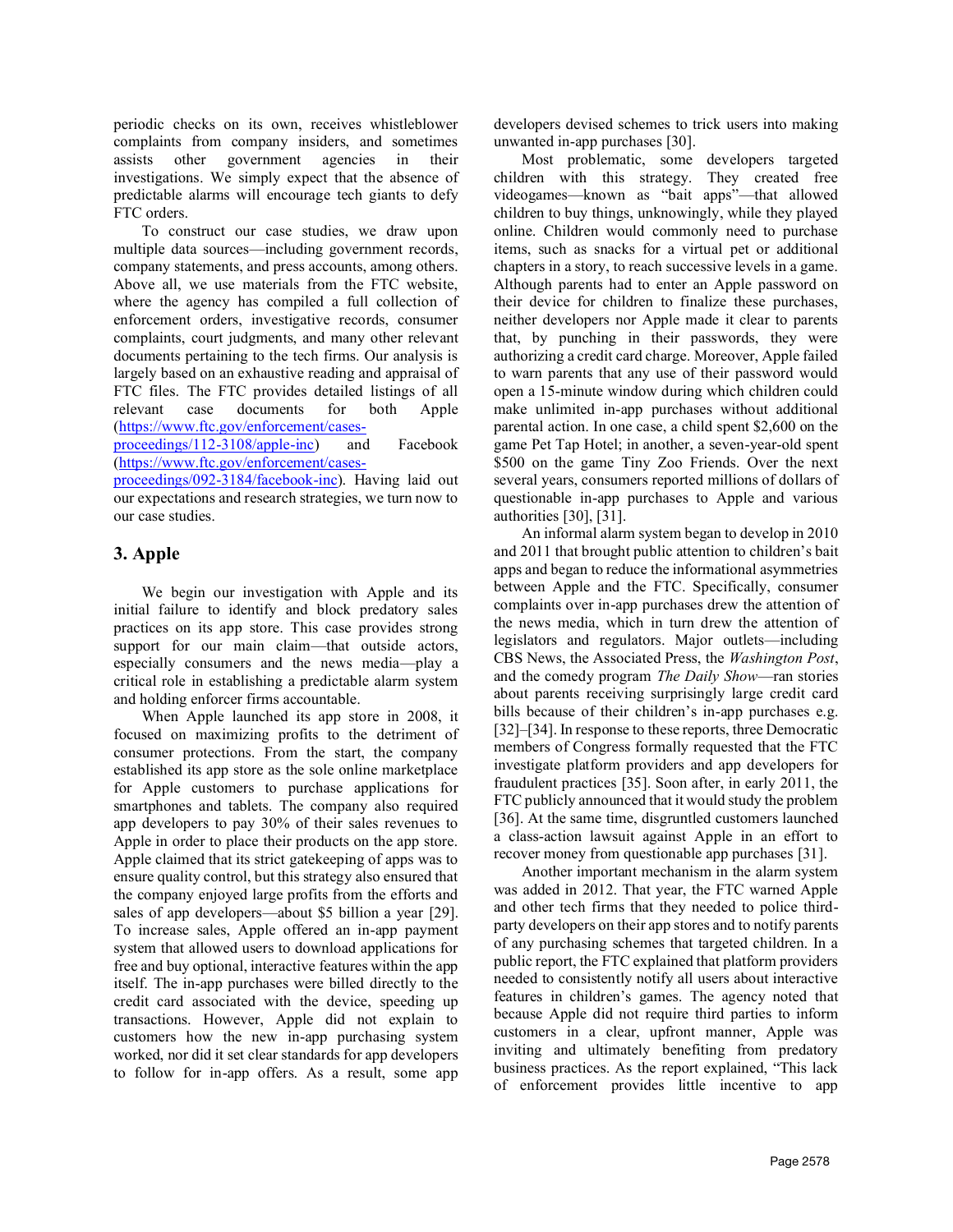developers to provide such disclosures and leaves parents without the information they need. As gatekeepers of the app marketplace, the app stores should do more" [37, p. 3]. The report instructed tech giants—including Apple—to check whether apps on their platforms had interactive features and, where appropriate, to adopt warning measures that would prevent predatory or fraudulent in-app purchases.

Rather than follow the FTC's request, Apple continued its strategy of noncompliance and nonenforcement, allowing the problem of bait apps to worsen. While consumer complaints piled up, Apple claimed that it had no responsibility to provide clear terms of service as it defended itself against the classaction lawsuit [38]. With its first report having little perceivable impact, the FTC conducted another study of the app industry and issued a second report in late 2012. Not only did the FTC find that Apple had neglected its enforcement obligations over the last year, but it also concluded that predatory in-app purchases had likely increased. The agency found that, on Apple's platform, the proportion of children's games that offered in-app purchases had jumped from 11% to 30% in just ten months, making it all the more likely for children and parents to be duped into buying costly extras [39, p. 18]. This report concluded with a sharp warning to platform providers: "FTC staff has initiated a number of investigations to address the gaps between company practices and disclosures" [39, p. 21].

At this point it was clear to Apple that an alarm had fully sounded—that the public, the press, and government were committed to exposing abuses in the app industry. Apple thus took steps the following year to address customer complaints, clarify in-app purchasing procedures, and regulate its app store. In February 2013, it decided to settle the class-action lawsuit with disgruntled parents rather than continue its public denial of responsibility [40]. Two months later, it started to provide users with explanations on how in-app purchases worked and, in early 2014, it developed a clear warning system that notified parents about the 15 minute purchasing window each time a password was entered [30], [41]. These actions largely satisfied the FTC, but the agency took two additional steps to maintain pressure on Apple. First, it fined the company \$32.5 million as compensation for affected customers and, second, it issued a standing, 20-year order that required Apple to continue the enforcement steps that it had already initiated [30].

From 2014 onward, Apple followed FTC orders and conducted scrupulous enforcement of its platform, avoiding further investigations. Apparently, the company recognized that neglect would set off a new wave of customer complaints, negative media reports, and thorough government investigations. In fact, having learned this lesson, Apple then developed smartphones with easy-to-use parental controls that allowed users to block all in-app purchases, further reducing the possibility of predatory schemes against children [42].

Table 1. Timeline of FTC investigation of Apple

| Date            | Event                                     |
|-----------------|-------------------------------------------|
| Oct. 1, 2009    | Apple introduces in-app payments          |
|                 | (IAP).                                    |
| Dec. 9, 2010    | Nationally syndicated news article        |
|                 | published about children accruing         |
|                 | high bills for their parents through      |
|                 | Apple's IAP [32]-[34].                    |
| Feb. 1, 2011    | FTC investigation into IAP [36].          |
| Mar. 2011       | Growing consumer complaints about         |
|                 | IAP, including class-action lawsuit.      |
|                 | $[30]$ , $[31]$ .                         |
| Feb. 2013       | Apple settles class-action lawsuit        |
|                 | with parents $[40]$ .                     |
| Apr. 1, 2013    | Apple displays on-device                  |
|                 | explanations about what IAPs are.         |
|                 | Did not explain before this date $[30]$ , |
|                 | $[37]$ , $[39]$ .                         |
| Sep. 13, 2013   | Further user interface changes made       |
|                 | to clarify IAP process to consumers       |
|                 | $[30]$ .                                  |
| Jan. 15, 2014 - | Apple's agreement with the FTC            |
| Mar. 27, 2014   | was released and finalized.               |

#### 4. Facebook

The case of Facebook presents clear evidence that corporate enforcement of third parties is repeatedly neglected when consumer complaints and other predictable sources of transparency are missing. When enforcer firms and their business partners can reliably conceal deceitful practices from the public and the press, they retain an informational advantage over the government and have little incentive to comply with FTC orders.

enforcement lapse—allowing developers unauthorized and unregulated access to user data—was driven by profit motives. More than 98% of its revenues, roughly \$70 billion a year, have come from advertising, especially from micro-targeted ads that appeal to narrow subsets of users [43]. For years, Facebook has collected profile information on its users—names, ages, locations, and any personal details shared with Facebook Friends, including educational attainment, work history, and political and religious views—in order to make perfect, or near-perfect, matches between users and ads. Initially, Facebook promised users that they could control access to their profile information and block third-party apps from collecting their data. But in December 2009, the company secretly changed settings that allowed third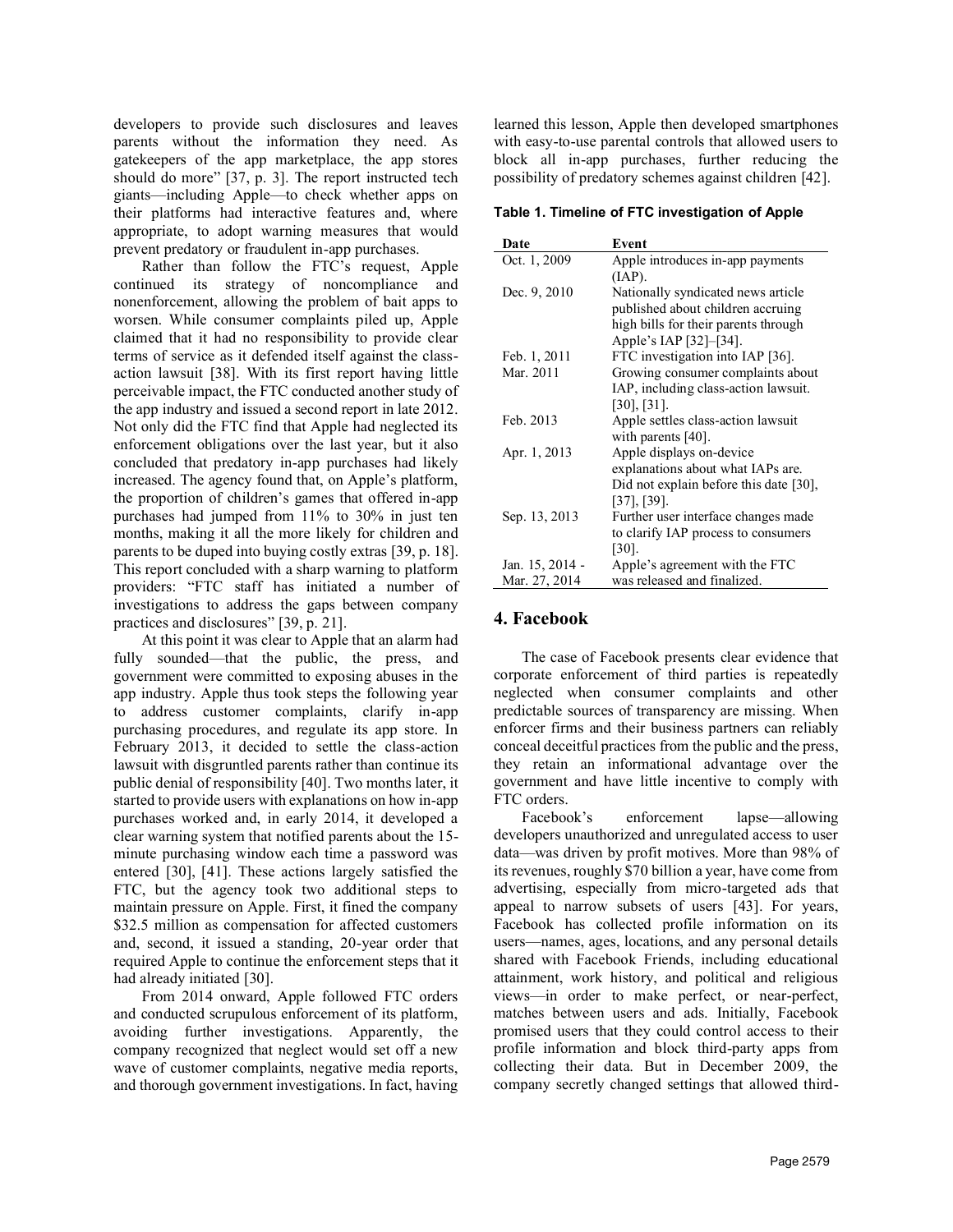party apps to harvest data not only on a user who accessed their app, but also on all Friends in the user's network, i.e., "Affected Friends" [44].

Facebook's decision here revealed its willingness to take legal risks. Indeed, at the very same time that the company started misrepresenting its data policy, the FTC made enforcement of digital privacy a stated priority. In 2009, the Commission held roundtable discussions with experts—including Facebook representatives—to gain greater understanding of the issues at stake. Then, in 2010, it released a public report that highlighted its new investigative priorities and warned companies that their data-sharing practices needed to "comport with their representations to consumers" [45, p. 52]. The next year, the FTC completed an initial review of Facebook and found that the firm had secretly overridden privacy settings to let app developers harvest data on Affected Friends. To address this violation, the FTC issued a 20-year order that required Facebook to provide users with accurate explanations on how it shared data. The order also stipulated that Facebook would now need to "verify the privacy or security protections that any third party provides" once Facebook allowed data access [44]. That is, the tech giant would need to operate as an enforcer firm and conduct regular data-security audits on its business partners. What stands out from this episode is that, absent a clear alarm mechanism, Facebook operated without apparent concern for being investigated or caught.

Its new policing obligations, however, did not compel the company to change its behavior. In response to the FTC order, Facebook revised its privacy statement and alerted users that any data shared with Friends could be collected by third-party apps. But in 2012, just months after the FTC issued another, stronger order to Facebook, the company removed this disclaimer from its privacy policy while it still allowed third parties to access the data on Affected Friends [46]. It maintained third-party access, according to internal company records, because there was financial value in doing so. For example, apps that were denied access to user data tended to fail, thus cutting the number of products on Facebook and making the network less attractive to users [47].

Beyond profit motives, informational advantages over users and the government encouraged the company to commit willful misdeeds. In 2015, Facebook secretly allowed dozens of app developers to harvest Affected Friends data on a continuing basis, ensuring that tens of millions of users were unknowingly sharing their personal information. Facebook did not vet these developers or check whether they handled data responsibly [46]. Moreover, even when the company learned that an app developer was violating consumer

privacy—say, by selling user data to an ad network—it made little or no effort to stop abuses. Typically, in such cases, a Facebook privacy manager would call an app developer to seek assurances, but otherwise would take no actions to ensure privacy standards were met [48]. Facebook founder Mark Zuckerberg specifically encouraged data sharing because he saw no risk of exposure. As he explained in a company email, "I think we leak info to developers but I just can't think of any instances where that data has leaked from developer to developer and caused a real issue for us"; quoted in [47]. Since the public and the government had no obvious means of learning how Facebook secretly shared personal data, the company had no inducements to conduct third-party oversight.

This neglect of enforcement led to the scandal over Cambridge Analytica, the British consulting firm that aided Donald Trump's first presidential campaign. In 2014, Cambridge Analytica offered to pay Facebook users a small sum to complete a personality test, ostensibly for academic research. After 270,000 people took the test, the company—contrary to FTC rules gathered extensive personal data on roughly 87 million Affected Friends. Many of these Friends were outside the United States, but Cambridge Analytical had enough data on 30 million eligible voters in the US to microtarget ads in Trump's favor based on psychological profiles that the firm constructed [49], [50]. A littlenoticed article on the company's activities was published in 2015, but Facebook—already aware of the campaign operation—took no enforcement steps in response [51]. Two tech-focused news sites ran stories on Cambridge Analytica after Trump's election win [52], [53], but again Facebook ignored its policing obligations. This is because the three reports, spaced fifteen months apart, failed to offer clear evidence of Facebook wrongdoing and therefore failed to mobilize the public or the FTC against the company. In fact, one story reported that "Cambridge Analytica [bought] personal data from a range of different sources" to develop its psychological profiles, and that it used the social media site simply to post ads [52]. An alarm was starting to sound at this point, but all the necessary components for an effective system—including public awareness of the relevant issues—were not yet in place to alter company behavior.

Facebook only adopted its enforcer role and suspended Cambridge Analytica's access to user data when a wave of news stories, based on insider accounts, revealed the depth of Facebook's data breaches. In March 2018, major news outlets, led by the *Washington* Post and the New York Times, ran detailed, investigative reports that exposed the widespread data access that Facebook had given Cambridge Analytica and other app developers. These news reports, dozens of them within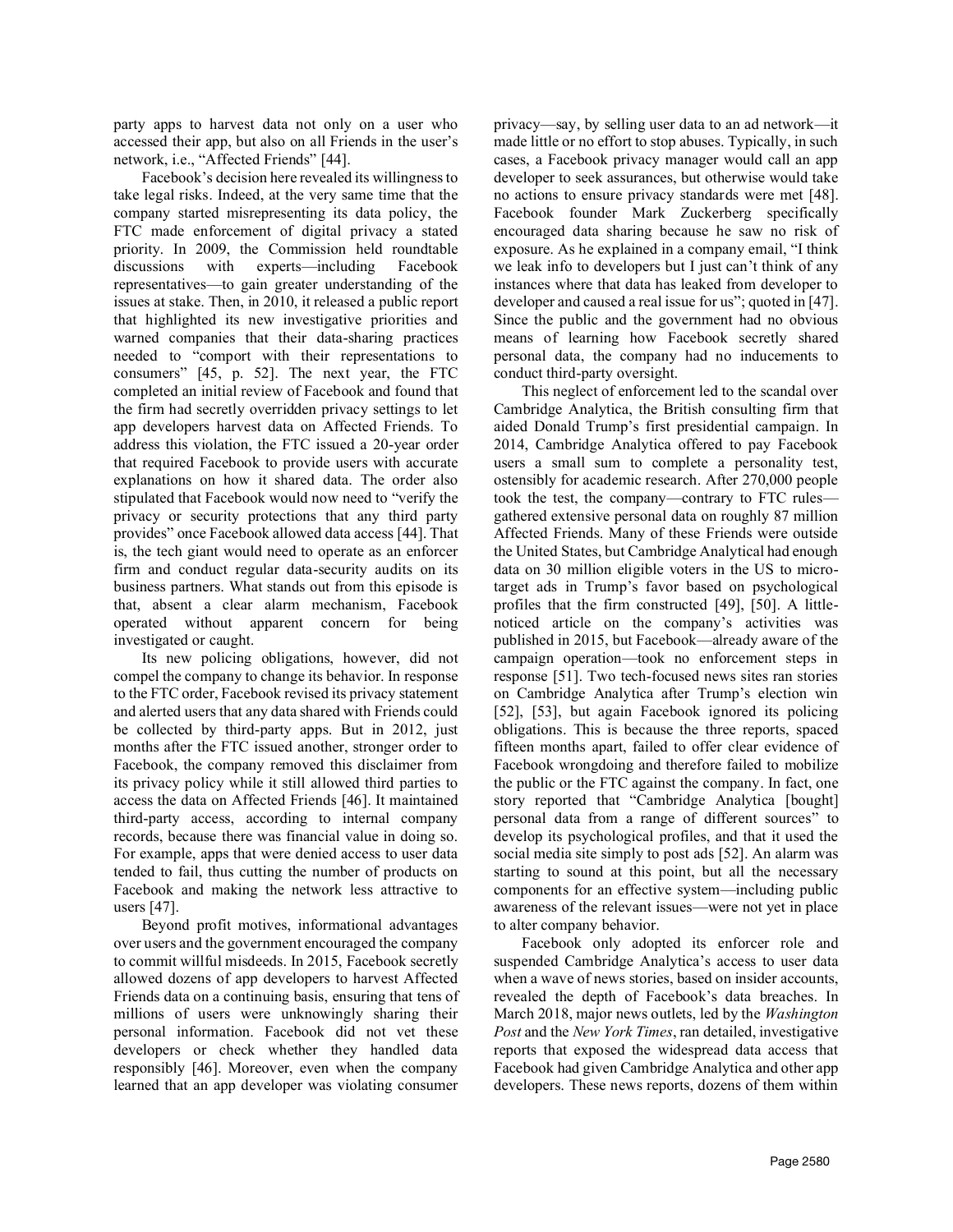a month, raised serious public concerns and prompted both Congress and the FTC to launch investigations into Facebook's data-sharing practices [54], [55]. Only after these investigations were announced, and only after Facebook stocks plunged 8%, did Zuckerberg promise to rein in third-party access to user data [56]. To signal a commitment to enforcement, Facebook hired three highly regarded digital-rights advocates to work as privacy managers [57].

Thus, it took extensive news coverage, strong public reaction (including from investors), and a committed government response before the tech giant recognized that it could no longer shirk oversight and privacy responsibilities. The alarm had finally sounded. In 2019, to ensure that an alarm system remained in place, the FTC imposed an unprecedent \$5 billion fine against Facebook and ordered the company to undergo an independent privacy audit each year, with the results to be made public [58]. Here, the FTC established a formal oversight system to ensure that secret company practices did not evade public scrutiny. Paradoxically, the Commission's plan was to rely on checks conducted by yet another set of agents to mitigate the problem of agency loss.

| Table 2. Timeline of FTC investigation of Facebook |  |  |  |  |  |
|----------------------------------------------------|--|--|--|--|--|
|----------------------------------------------------|--|--|--|--|--|

| Date          | Event                                  | auchuon a<br>Facebook l |
|---------------|----------------------------------------|-------------------------|
| Dec. 1, 2009  | Secretly changes user privacy settings | third-party             |
|               | that allow third parties to collect    | news medi               |
|               | information contrary to privacy policy |                         |
|               | [44].                                  | mishandlin              |
| Dec. 2010     | FTC issues report warning companies    | could consi             |
|               | that all consumer data remain secure   | giant allow             |
|               | and private, consistent with any       | to continue             |
|               | statements made to consumers [45].     | Our fir                 |
| Apr. 1, 2010  | Facebook allows developers to collect  | tech giants             |
|               | data about Facebook App users and      | of third-pai            |
|               | their friends ("Affected Friends").    | an ever-pre             |
| Aug. 10, 2012 | FTC orders Facebook to respect the     | giants face             |
|               | privacy of users with mandated         |                         |
|               | privacy reviews over 20 years [44].    | regulations             |
|               | Facebook alters privacy statement on   | third-party             |
|               | web site to include disclaimer about   | their busin             |
|               | sharing of data about friends [46].    | profit oppo             |
| Dec. 2012     | Facebook removes disclaimer about      | have violat             |
|               | sharing Affected Friends data [46].    | lucrative ar            |
| Apr. 2014     | Facebook claims that in a year no      | because it i            |
|               | developer will have access to Affected | appears to              |
|               | Friends data [46].                     | case and r              |
| Apr. 2015     | Sharing of Affected Friends data       |                         |
|               | continues with select developers [46]. | independen              |
| Mar. 2018     | Major US newspapers publish reports    | and media               |
|               | about how Cambridge Analytica was      | independen              |
|               | able to access data on 87 million      | privacy law             |
|               | Affected Friends based on a            |                         |
|               | personality quiz taken by 270,000      |                         |
|               | people [49], [54], [55].               |                         |

### 5. Conclusions

Table 2. Timeline of FTC investigation of Facebook consumer complaints would likely attract further press information contrary to privacy policy news media could discover the secret collection and Dec. 2010 FTC issues report warning companies could consistently ring for privacy violations, the tech that all consumer data remain secure giant allowed—and even encouraged—such violations Tech giants have an inconsistent record as enforcer firms. Both Apple and Facebook, as documented here, initially resisted FTC orders to stop app developers from making deceitful sales or violating user privacy. Pressure from the FTC eventually pushed Apple to police its app store, but similar pressure did not drive Facebook to protect user data. Why did Apple comply in full and Facebook not at all? In our view, the nature of third-party violations accounted for the differences in policing behavior. When app developers duped children into making in-app purchases, an informal alarm system quickly formed and alerted the FTC to enforcement failures. Disgruntled parents initially complained to Apple about questionable app charges, and when the tech giant ignored these complaints, parents sought help from news outlets. Stories about in-app purchasing schemes proliferated, pushing the FTC to investigate and ultimately fine Apple for negligent policing. Afterward, the company was motivated to conduct effective enforcement of its app store because any new attention and sound the alarm again. By contrast, Facebook had no incentives to protect user data from third-party abuses because neither platform users nor the mishandling of personal data. Since no alarm system to continue.

statements made to consumers [45]. Our findings suggest that the FTC can only expect Apr. 1, 2010 Facebook allows developers to collect tech giants to conduct consistent and effective policing data about Facebook App users and<br>
of third-party practices when consumer complaints are privacy reviews over 20 years [44]. regulations and have strong reasons not to. Above all, Facebook alters privacy statement on third-party enforcement requires them to act against web site to include disclaimer about their business partners and, in turn, check their own sharing of data about friends [46]. profit opportunities. As we have shown, tech companies Dec. 2012 Facebook removes disclaimer about have violated user privacy not only because it is highly sharing Affected Friends data [46]. lucrative and central to their business models, but also continues with select developers [46]. independent audits to compensate for a lack consumer Mar. 2018 Major US newspapers publish reports and media alarms. It remains to be seen whether these about how Cambridge Analytica was independent audits will compel enforcer firms to uphold able to access data on 87 million privacy laws and follow FTC orders over the long term. an ever-present threat. Without such a threat, the tech giants face no inducements to enforce government because it is hard to expose. The FTC, in recent years, appears to have learned this lesson from the Facebook case and now requires this firm to undergo regular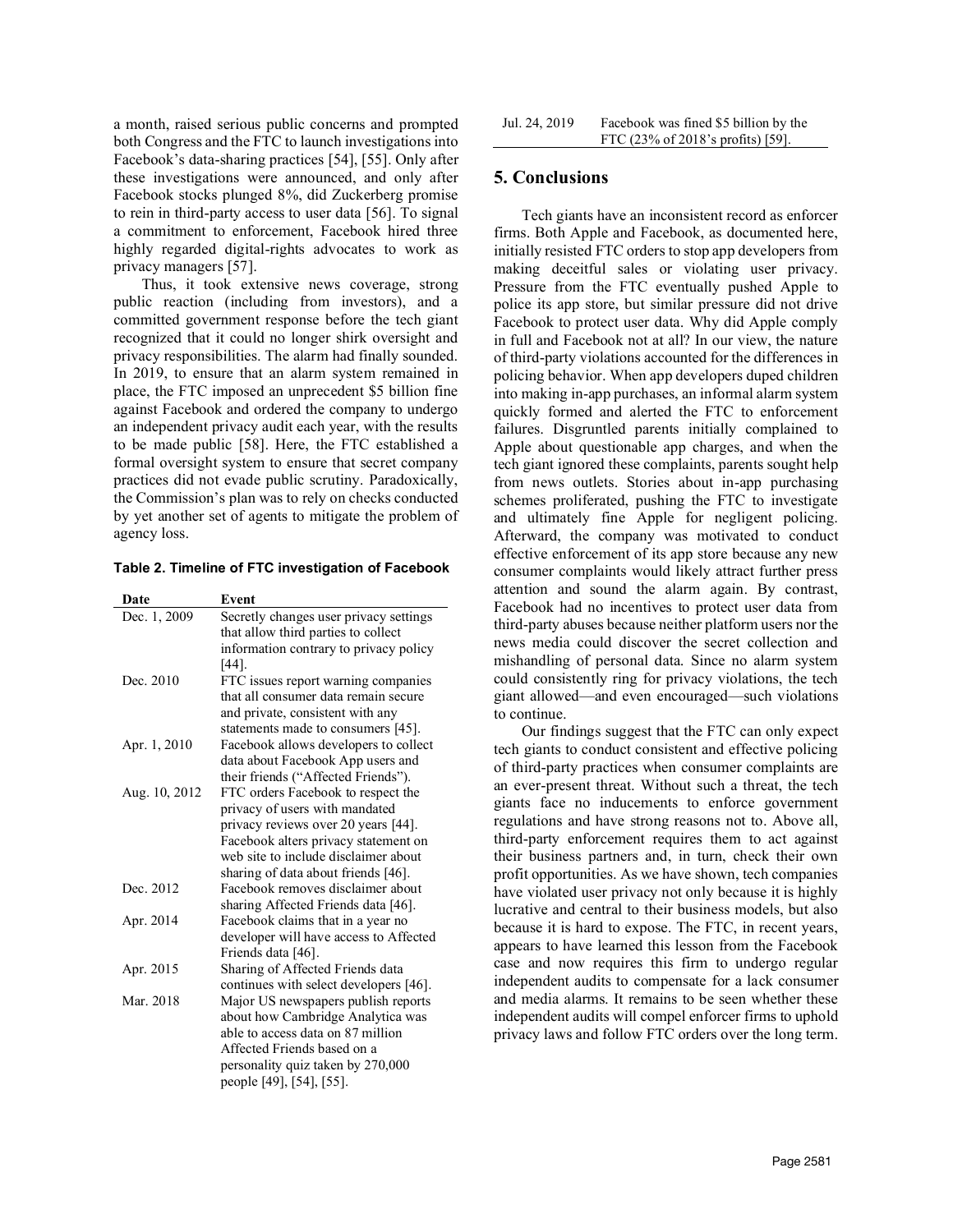## 6. References

- [1] R. Van Loo, "The New Gatekeepers: Private Firms as Public Enforcers," Va. Law Rev., vol. 106, p. 56, 2020.
- [2] A. E. Waldman, "Privacy Law's False Promise," Wash. Univ. Law Rev., vol. 97, no. 2, p. 62, Dec. 2019.
- [3] S. Zuboff, "Big other: Surveillance Capitalism and the Prospects of an Information Civilization," J. Inf. Technol., vol. 30, no. 1, pp. 75–89, Mar. 2015,
- [4] E. Dal Bó, "Regulatory Capture: A Review," Oxf. Rev. Econ. Policy, vol. 22, no. 2, pp. 203– 225, Jul. 2006,
- [5] N. Gunningham, "Enforcement and Compliance Strategies," in *The Oxford Handbook of*<br>Regulation R. Baldwin, M. Cave, and M. [20] Regulation, R. Baldwin, M. Cave, and M. Lodge, Eds. Oxford University Press, 2010, pp. 119–145.
- [6] M. Moran, "Understanding the Regulatory State," Br. J. Polit. Sci., vol. 32, no. 2, pp. 391– 413, 2002.
- [7] K. W. Abbott, D. Levi-Faur, and D. Snidal, "Theorizing Regulatory Intermediaries: The RIT Model," Ann. Am. Acad. Pol. Soc. Sci., vol. 670, no. 1, pp. 14–35, Mar. 2017,
- [8] C. J. Hoofnagle, Federal Trade Commission privacy law and policy. Cambridge University Press, 2016.
- [9] A. Serwin, "The Federal Trade Commission and Privacy: Defining Enforcement and Encouraging the Adoption of Best Practices," San Diego Law Rev., vol. 48, no. 3, p. 809, Aug. 2011.
- [10] D. E. M. Sappington, "Incentives in Principalno. 2, pp. 45–66, Jun. 1991,
- [11] A. Thierer and B. Skorup, "A History of Cronyism and Capture in the Information Technology Sector," J. Technol. Law Policy, vol. 18, p. 131, 2013.
- [12] M. W. V. Alstyne, G. Parker, and S. P. Choudary, "Pipelines, Platforms, and the New Rules of Strategy," Harvard Business Publishing, p. 8, Apr. 01, 2016.
- [13] K. S. Rahman and K. Thelen, "The Rise of the Platform Business Model and the Transformation of Twenty-First-Century Capitalism:," Polit. Soc., Mar. 2019,
- [14] S. C. Matz, M. Kosinski, G. Nave, and D. J. Stillwell, "Psychological targeting as an effective approach to digital mass persuasion," *Proc. Natl. Acad. Sci.*, vol. 114, no. 48, pp. (30) 12714–12719, Nov. 2017,
- [15] M. D. McCubbins, R. G. Noll, and B. R. Weingast, "Administrative Procedures as Instruments of Political Control," J. Law Econ. Organ., vol. 3, no. 2, pp. 243–277, 1987.
- [16] D. R. Kiewiet and M. D. McCubbins, The Logic of Delegation, 1st edition. Chicago: University of Chicago Press, 1991.
- [17] L. Nylen, "FTC suffering a cash crunch as it prepares to battle Facebook," POLITICO, Dec. 10, 2020.
- [18] K. W. Abbott, P. Genschel, D. Snidal, and B. Zangl, "Competence versus control: The governor's dilemma," Regul. Gov., vol. 14, no. 4, pp. 619–636, 2020,
- [19] K. A. Kemp, "Accidents, Scandals, and Political Support for Regulatory Agencies," J. Polit., vol. 46, no. 2, pp. 401–427, May 1984,
- N. Devins and D. E. Lewis, "Not-So Independent Agencies: Party Polarization and the Limits of Institutional Design," Boston Univ. Law Rev., vol. 88, p. 459, 2008.
- [21] W. E. Kovacic and M. Winerman, "The Federal" Trade Commission as an Independent Agency: Autonomy, Legitimacy, and Effectiveness," Iowa Law Rev., vol. 100, p. 2085, 2015 2014.
- [22] N. Scola and M. H. McGill, "Who should keep an eye on Silicon Valley?," POLITICO, Jul. 21, 2019.
- [23] D. P. Carpenter, "Groups, the Media, Agency Waiting Costs, and FDA Drug Approval," Am. J. Polit. Sci., vol. 46, no. 3, pp. 490–505, 2002,
- [24] M. D. McCubbins and T. Schwartz, "Congressional Oversight Overlooked: Police Patrols versus Fire Alarms," Am. J. Polit. Sci., vol. 28, no. 1, pp. 165–179, 1984,
- Agent Relationships," J. Econ. Perspect., vol. 5, [25] A. L. George and A. Bennett, Case Studies and 2 nn 45–66 Jun 1991 [25] A. L. George and A. Bennett, Case Studies and Fourth Printing edition. Cambridge, Mass: The MIT Press, 2005.
	- [26] D. Beach and R. B. Pedersen, Process-Tracing Methods, 2nd ed. University of Michigan Press, 2019.
	- [27] R. Van Loo, "Federal Rules of Platform Procedure," Social Science Research Network, Rochester, NY, SSRN Scholarly Paper ID 3576562, Apr. 2020. https://papers.ssrn.com/abstract=3576562
	- [28] D. Beach and R. B. Pedersen, *Process-T-racing* Methods, 2nd edition. Michigan, USA: University of Michigan Press, 2019.
	- [29] K. Leswing, "Apple's App Store had gross sales around \$50 billion last year, but growth is slowing," CNBC, Jan. 08, 2020.
	- Federal Trade Commission, "Complaint. In the Matter of APPLE INC., a corporation.," Jan.